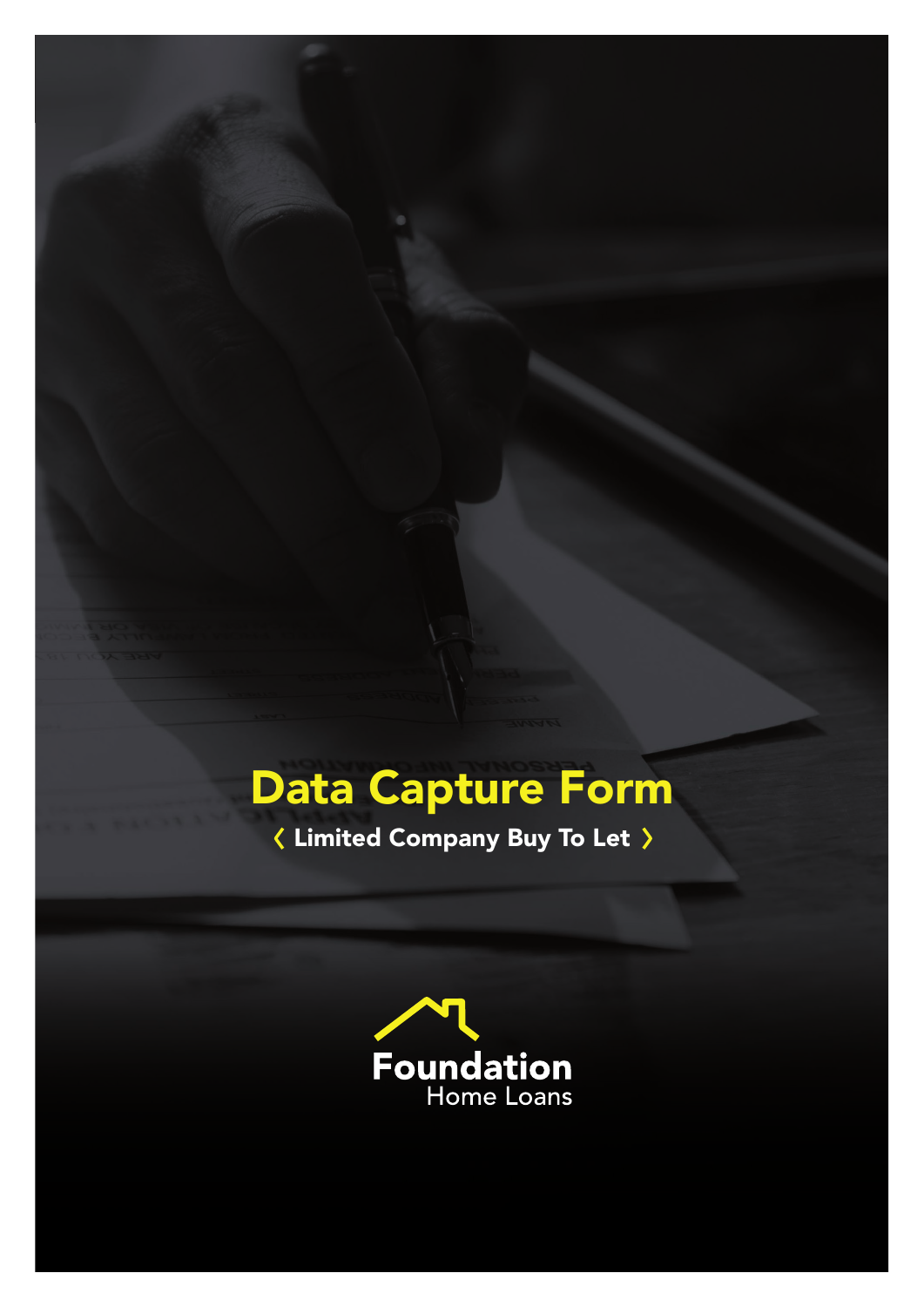

Foundation Home loans will only lend to Special Purpose Vehicle Limited Companies with Sic code, 68100, 68209 or 68320. LLP and Trading Companies are unacceptable.

### Application number

| Application number                 |     |        |
|------------------------------------|-----|--------|
| Product                            |     |        |
| Application fee                    |     |        |
| Valuation fee                      |     |        |
| Arrangement fee<br>(if applicable) | Add | Deduct |
|                                    |     |        |

### Introducing broker

| FCA number          |  |
|---------------------|--|
| Contact name        |  |
| Company name        |  |
| Exception reference |  |

### Company Address

| Building/House name                                                       |              |                  |    |
|---------------------------------------------------------------------------|--------------|------------------|----|
| Number                                                                    |              |                  |    |
| Street                                                                    |              |                  |    |
| District                                                                  |              |                  |    |
| Town                                                                      |              |                  |    |
| County                                                                    |              |                  |    |
| Telephone number                                                          |              |                  |    |
| Email                                                                     |              |                  |    |
| Network/Club                                                              |              |                  |    |
| Is this case introduced on behalf of a<br>Customer Facing Broker/Advisor? |              | Yes              | No |
| On what basis was this                                                    | Advised      | Non-Advised      |    |
| mortgage arranged?                                                        | Face to face | Non Face to Face |    |
| Advice or information provided by                                         |              |                  |    |
|                                                                           |              |                  |    |

### Customer Facing Broker/Advisor

| FCA number   |  |
|--------------|--|
| Contact name |  |
| Company name |  |
|              |  |

### Company Address

| Post code         |  |
|-------------------|--|
| Telephone number  |  |
| Email             |  |
| Broker advice fee |  |
| Packager fee      |  |

### Limited Company Details

| Is the applicant aware that personal guarantees | Yes | No. |
|-------------------------------------------------|-----|-----|
|                                                 |     |     |
|                                                 |     |     |
|                                                 |     |     |
| dd/mm/yyyy                                      |     |     |
| dd/mm/yyyy                                      |     |     |
|                                                 |     |     |
|                                                 |     |     |

### Registered Address

| Post Code                                                                       |     |    |
|---------------------------------------------------------------------------------|-----|----|
| Building / House name                                                           |     |    |
| Number                                                                          |     |    |
| Street                                                                          |     |    |
| District                                                                        |     |    |
| Town                                                                            |     |    |
| County                                                                          |     |    |
| Is the correspondence address different from<br>the registered company address? | Yes | No |

| If Yes (Company correspondence address) |  |     |    |  |  |
|-----------------------------------------|--|-----|----|--|--|
| Post Code                               |  |     |    |  |  |
| Building / House name                   |  |     |    |  |  |
| Number                                  |  |     |    |  |  |
| Street                                  |  |     |    |  |  |
| District                                |  |     |    |  |  |
| Town                                    |  |     |    |  |  |
| County                                  |  |     |    |  |  |
| Are any of the directors expatriates?   |  | Yes | No |  |  |
|                                         |  |     |    |  |  |

| <b>If Yes</b> |     |    |  |
|---------------|-----|----|--|
| <b>EEA</b>    |     |    |  |
| Other         |     |    |  |
| UK tax payer? | Yes | No |  |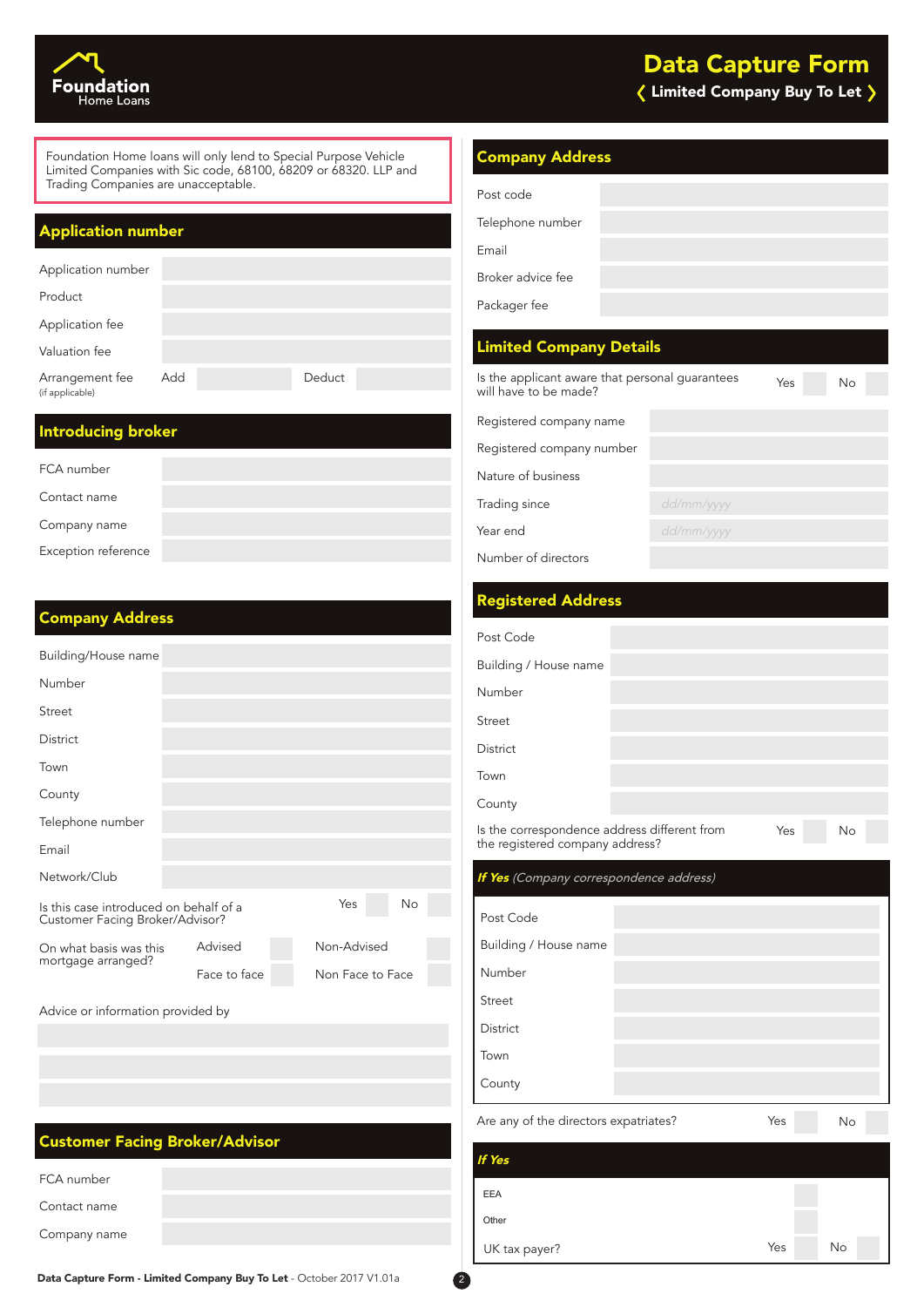

| <b>Applicant 1</b>                                                                                                                                       |                |            | <b>Applicant 2</b>                                                                                                                                       |            |                |            |
|----------------------------------------------------------------------------------------------------------------------------------------------------------|----------------|------------|----------------------------------------------------------------------------------------------------------------------------------------------------------|------------|----------------|------------|
| Title                                                                                                                                                    |                |            | Title                                                                                                                                                    |            |                |            |
| First name                                                                                                                                               |                |            | First name                                                                                                                                               |            |                |            |
| Middle name(s)                                                                                                                                           |                |            | Middle name(s)                                                                                                                                           |            |                |            |
| Surname                                                                                                                                                  |                |            | Surname                                                                                                                                                  |            |                |            |
| Previous name(s)                                                                                                                                         |                |            | Previous name(s)                                                                                                                                         |            |                |            |
| Gender                                                                                                                                                   | Male           | Female     | Gender                                                                                                                                                   |            | Male           | Female     |
| Date of birth<br>dd/mm/yyyy                                                                                                                              | Marital status |            | Date of birth                                                                                                                                            | dd/mm/yyyy | Marital status |            |
| Director/shareholder with 20% share or greater                                                                                                           | Yes            | No         | Director/shareholder with 20% share or greater                                                                                                           |            | Yes            | No         |
| <b>Additional Information</b>                                                                                                                            |                |            | <b>Additional Information</b>                                                                                                                            |            |                |            |
| Home telephone                                                                                                                                           |                |            | Home telephone                                                                                                                                           |            |                |            |
| Work telephone                                                                                                                                           |                |            | Work telephone                                                                                                                                           |            |                |            |
| Mobile                                                                                                                                                   |                |            | Mobile                                                                                                                                                   |            |                |            |
| Nationality                                                                                                                                              |                |            | Nationality                                                                                                                                              |            |                |            |
| Email                                                                                                                                                    |                |            | Email                                                                                                                                                    |            |                |            |
| NI. Number                                                                                                                                               |                |            | NI. Number                                                                                                                                               |            |                |            |
| Consent for Direct Marketing?                                                                                                                            | Yes            | No         | Consent for Direct Marketing?                                                                                                                            |            | Yes            | No         |
| Does the applicant have indefinite right<br>to remain in the UK?                                                                                         | Yes            | No         | Does the applicant have indefinite right<br>to remain in the UK?                                                                                         |            | Yes            | No         |
| Is the applicant living in the UK on a<br>spousal visa?                                                                                                  | Yes            | No         |                                                                                                                                                          |            |                |            |
| If no, Does the applicant have tier 1 or 2<br>immigration status, been legally resident<br>in UK for 3 years and have 25% deposit<br>from own resources? | Yes            | No         | If no, Does the applicant have tier 1 or 2<br>immigration status, been legally resident<br>in UK for 3 years and have 25% deposit<br>from own resources? |            | Yes            | No         |
| Does the applicant hold any level of<br>diplomatic immunity?                                                                                             | Yes            | No         | Does the applicant hold any level of<br>diplomatic immunity?                                                                                             |            | Yes            | No         |
| Is the applicant subject to criminal or<br>court proceedings?                                                                                            | Yes            | No         | Is the applicant subject to criminal or<br>court proceedings?                                                                                            |            | Yes            | No         |
| Do you have any convictions that are<br>unspent under the Rehabilitation of<br>Offenders Act (1974)?                                                     | Yes            | No         | Do you have any convictions that are<br>unspent under the Rehabilitation of<br>Offenders Act (1974)?                                                     |            | Yes            | No         |
| Has the applicant been Declined for a<br>mortgage in the last 6 months?                                                                                  | Yes            | No         | Has the applicant been Declined for a<br>mortgage in the last 6 months?                                                                                  |            | Yes            | No         |
| Has the applicant had a CCJ or defaults<br>in the last 6 years?                                                                                          | Yes            | No         | Has the applicant had a CCJ or defaults<br>in the last 6 years?                                                                                          |            | Yes            | No         |
| Is the applicants salary paid into a UK<br>Bank A/c?                                                                                                     | Yes            | No         | Is the applicants salary paid into a UK<br>Bank A/c?                                                                                                     |            | Yes            | No         |
| Has the applicant been in an IVA or<br>Bankruptcy which was discharged less than 3<br>years ago or had a property repossessed?                           | Yes            | No         | Has the applicant been in an IVA or<br>Bankruptcy which was discharged less than 3<br>years ago or had a property repossessed?                           |            | Yes            | No         |
| Do any non-applicants hold $>$ 20% shares<br>Y/N?                                                                                                        | Yes            | No         | Do any non-applicants hold $>$ 20% shares<br>Y/N?                                                                                                        |            | Yes            | No.        |
| Current address                                                                                                                                          |                |            | Current address                                                                                                                                          |            |                |            |
| Post code                                                                                                                                                |                |            | Post code                                                                                                                                                |            |                |            |
| County                                                                                                                                                   |                |            | County                                                                                                                                                   |            |                |            |
| Is this property currently mortgaged?                                                                                                                    | Yes            | No         | Is this property currently mortgaged?                                                                                                                    |            | Yes            | No         |
| Date moved to this address                                                                                                                               |                | dd/mm/yyyy | Date moved to this address                                                                                                                               |            |                | dd/mm/yyyy |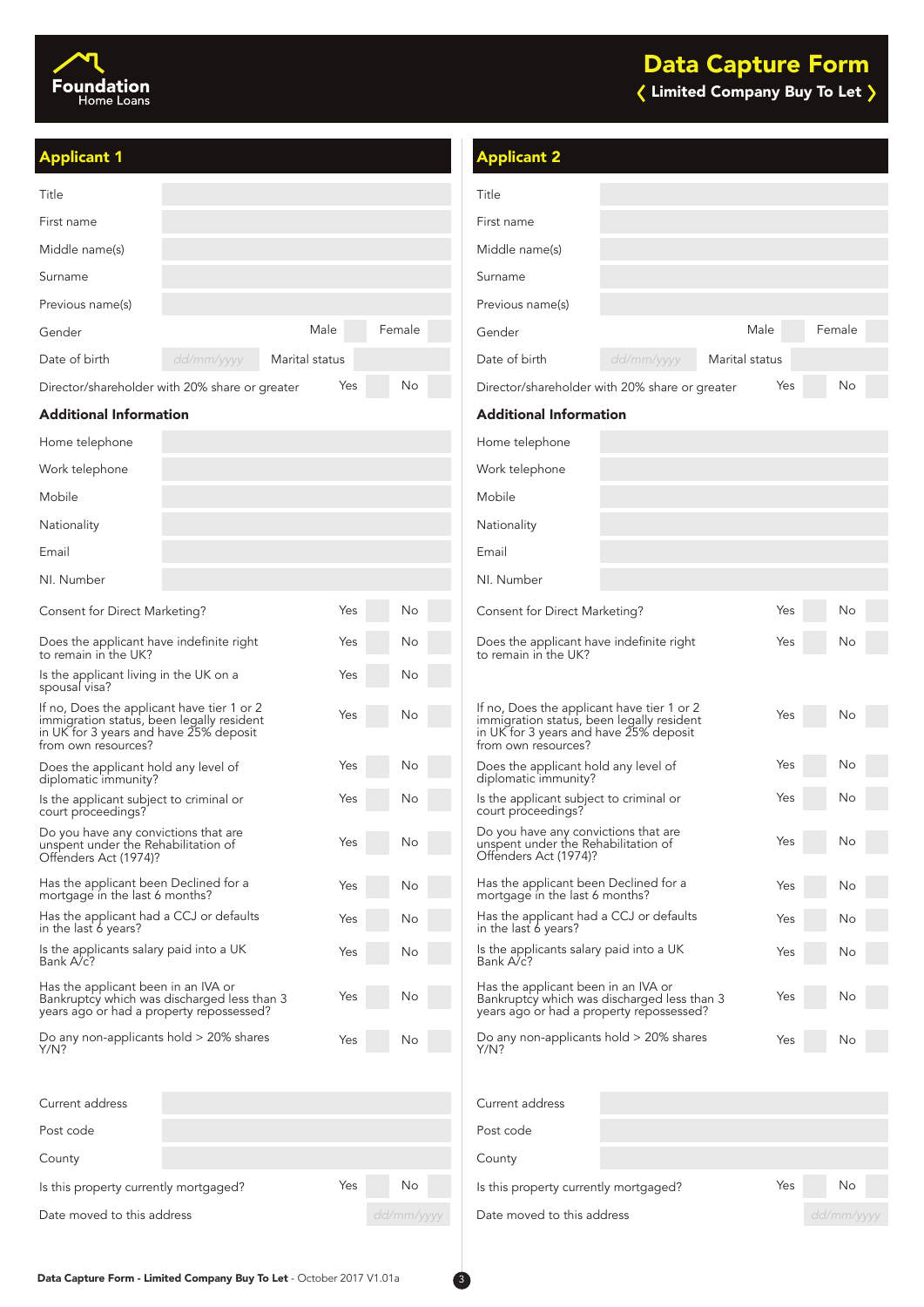

### Applicant 1 Applicant 2 Applicant 2 Applicant 2

Bank name

**Personal Bank Details** 

the Direct Debit?

If applicant has lived at present address for less than 3 years, please provide previous details including dates for 3 years

| Previous address |           |                               |           |                             |
|------------------|-----------|-------------------------------|-----------|-----------------------------|
|                  |           |                               | Post code |                             |
| County           | Date from | dd/mm/yyyy                    |           | <b>Date to</b> $dd/mm/yyyy$ |
|                  |           |                               |           |                             |
| Previous address |           |                               |           |                             |
|                  |           |                               | Post code |                             |
| County           |           | <b>Date from</b> $dd/mm/yyyy$ |           | Date to dd/mm/yyyy          |
|                  |           |                               |           |                             |
| Previous address |           |                               |           |                             |
|                  |           |                               | Post code |                             |
| County           |           | Date from dd/mm/yyyy          |           | <b>Date to</b> dd/mm/yyyy   |
|                  |           |                               |           |                             |

Account number Sort code

If applicant has lived at present address for less than 3 years, please provide previous details including dates for 3 years

| Previous address             |           |                      |           |                             |
|------------------------------|-----------|----------------------|-----------|-----------------------------|
|                              |           |                      | Post code |                             |
| County                       |           | Date from dd/mm/yyyy |           | Date to dd/mm/yyyy          |
| Previous address             |           |                      |           |                             |
|                              |           |                      | Post code |                             |
| County                       | Date from | dd/mm/yyyy           |           | <b>Date to</b> dd/mm/yyyy   |
| Previous address             |           |                      |           |                             |
|                              |           |                      | Post code |                             |
| County                       | Date from | dd/mm/yyyy           |           | <b>Date to</b> $dd/mm/yyyy$ |
|                              |           |                      |           |                             |
| <b>Personal Bank Details</b> |           |                      |           |                             |
| Bank name                    |           |                      |           |                             |
| Account number               |           |                      | Sort code |                             |

Account holder name **Account held for Years Account holder name** Account holder and Account held for *Years* Do you want to use personal account details for Yes No Do you want to use personal account details for Yes No the Direct Debit?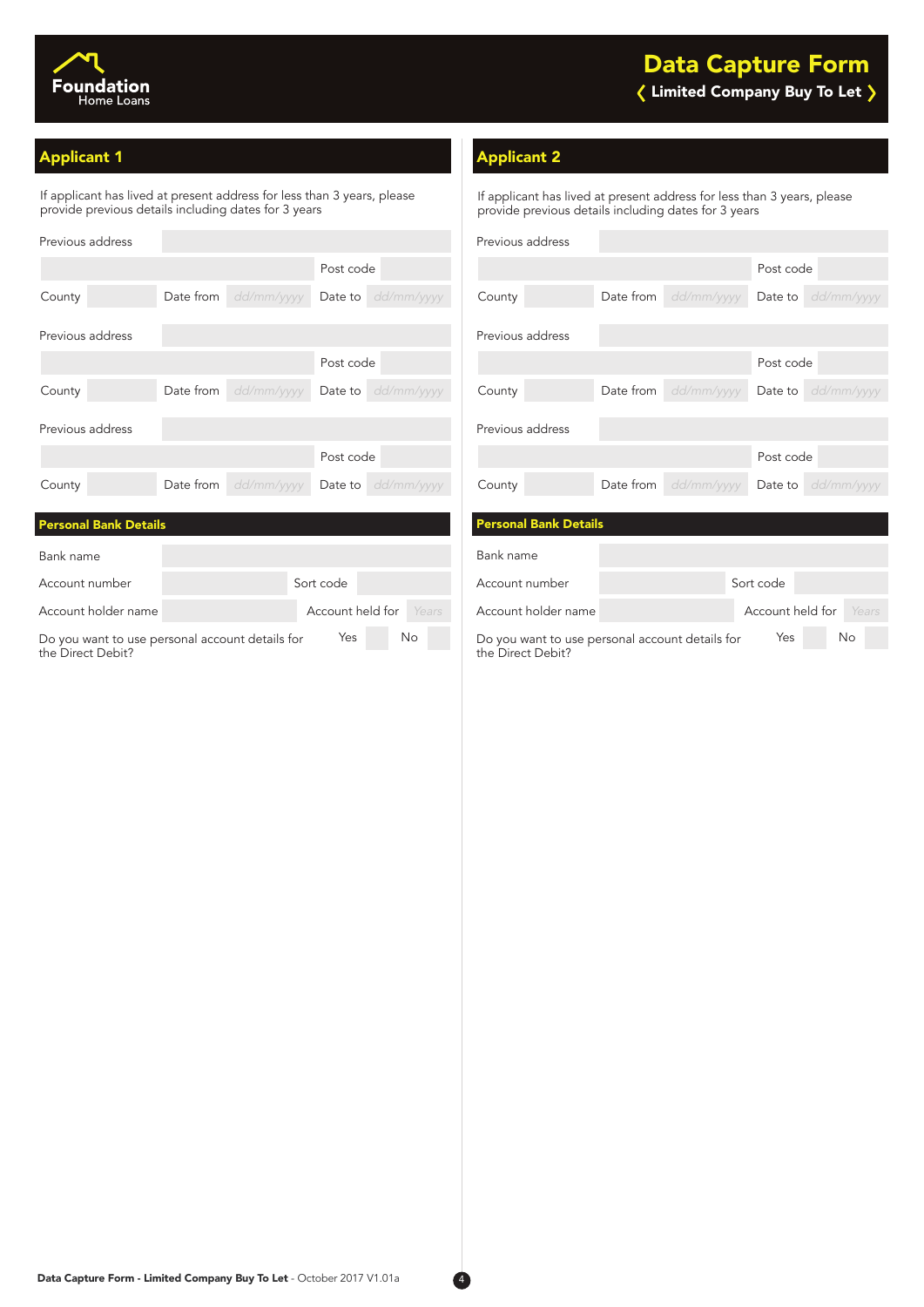

| <b>Applicant 3</b>                                                                                                                                       |                |            | <b>Applicant 4</b>                                                                                                                                       |            |                |            |
|----------------------------------------------------------------------------------------------------------------------------------------------------------|----------------|------------|----------------------------------------------------------------------------------------------------------------------------------------------------------|------------|----------------|------------|
| Title                                                                                                                                                    |                |            | Title                                                                                                                                                    |            |                |            |
| First name                                                                                                                                               |                |            | First name                                                                                                                                               |            |                |            |
| Middle name(s)                                                                                                                                           |                |            | Middle name(s)                                                                                                                                           |            |                |            |
| Surname                                                                                                                                                  |                |            | Surname                                                                                                                                                  |            |                |            |
| Previous name(s)                                                                                                                                         |                |            | Previous name(s)                                                                                                                                         |            |                |            |
| Gender                                                                                                                                                   | Male           | Female     | Gender                                                                                                                                                   |            | Male           | Female     |
| Date of birth<br>dd/mm/yyyy                                                                                                                              | Marital status |            | Date of birth                                                                                                                                            | dd/mm/yyyy | Marital status |            |
| Director/shareholder with 20% share or greater                                                                                                           | Yes            | No         | Director/shareholder with 20% share or greater                                                                                                           |            | Yes            | No         |
| <b>Additional Information</b>                                                                                                                            |                |            | <b>Additional Information</b>                                                                                                                            |            |                |            |
| Home telephone                                                                                                                                           |                |            | Home telephone                                                                                                                                           |            |                |            |
| Work telephone                                                                                                                                           |                |            | Work telephone                                                                                                                                           |            |                |            |
| Mobile                                                                                                                                                   |                |            | Mobile                                                                                                                                                   |            |                |            |
| Nationality                                                                                                                                              |                |            | Nationality                                                                                                                                              |            |                |            |
| Email                                                                                                                                                    |                |            | Email                                                                                                                                                    |            |                |            |
| NI. Number                                                                                                                                               |                |            | NI. Number                                                                                                                                               |            |                |            |
| Consent for Direct Marketing?                                                                                                                            | Yes            | No         | Consent for Direct Marketing?                                                                                                                            |            | Yes            | No         |
| Does the applicant have indefinite right<br>to remain in the UK?                                                                                         | Yes            | No         | Does the applicant have indefinite right<br>to remain in the UK?                                                                                         |            | Yes            | No         |
| If no, Does the applicant have tier 1 or 2<br>immigration status, been legally resident<br>in UK for 3 years and have 25% deposit<br>from own resources? | Yes            | No         | If no, Does the applicant have tier 1 or 2<br>immigration status, been legally resident<br>in UK for 3 years and have 25% deposit<br>from own resources? |            | Yes            | No         |
| Does the applicant hold any level of<br>diplomatic immunity?                                                                                             | Yes            | No         | Does the applicant hold any level of<br>diplomatic immunity?                                                                                             |            | Yes            | No         |
| Is the applicant subject to criminal or<br>court proceedings?                                                                                            | Yes            | No         | Is the applicant subject to criminal or<br>court proceedings?                                                                                            |            | Yes            | No         |
| Do you have any convictions that are<br>unspent under the Rehabilitation of<br>Offenders Act (1974)?                                                     | Yes            | Νo         | Do you have any convictions that are<br>unspent under the Rehabilitation of<br>Offenders Act (1974)?                                                     |            | Yes            | Νo         |
| Has the applicant been Declined for a<br>mortgage in the last 6 months?                                                                                  | Yes            | Νo         | Has the applicant been Declined for a<br>mortgage in the last 6 months?                                                                                  |            | Yes            | No         |
| Has the applicant had a CCJ or defaults<br>in the last 6 years?                                                                                          | Yes            | Νo         | Has the applicant had a CCJ or defaults<br>in the last 6 years?                                                                                          |            | Yes            | Νo         |
| Is the applicants salary paid into a UK<br>Bank A/c?                                                                                                     | Yes            | Νo         | Is the applicants salary paid into a UK<br>Bank A/c?                                                                                                     |            | Yes            | Νo         |
| Has the applicant been in an IVA or<br>Bankruptcy which was discharged less than 3<br>years ago or had a property repossessed?                           | Yes            | Νo         | Has the applicant been in an IVA or<br>Bankruptcy which was discharged less than 3<br>years ago or had a property repossessed?                           |            | Yes            | No         |
| Do any non-applicants hold $>$ 20% shares<br>Y/N?                                                                                                        | Yes            | No         | Do any non-applicants hold $>$ 20% shares<br>Y/N?                                                                                                        |            | Yes            | No         |
| Current address                                                                                                                                          |                |            | Current address                                                                                                                                          |            |                |            |
| Post code                                                                                                                                                |                |            | Post code                                                                                                                                                |            |                |            |
| County                                                                                                                                                   |                |            | County                                                                                                                                                   |            |                |            |
| Is this property currently mortgaged?                                                                                                                    | Yes            | No         | Is this property currently mortgaged?                                                                                                                    |            | Yes            | Νo         |
| Date moved to this address                                                                                                                               |                | dd/mm/yyyy | Date moved to this address                                                                                                                               |            |                | dd/mm/yyyy |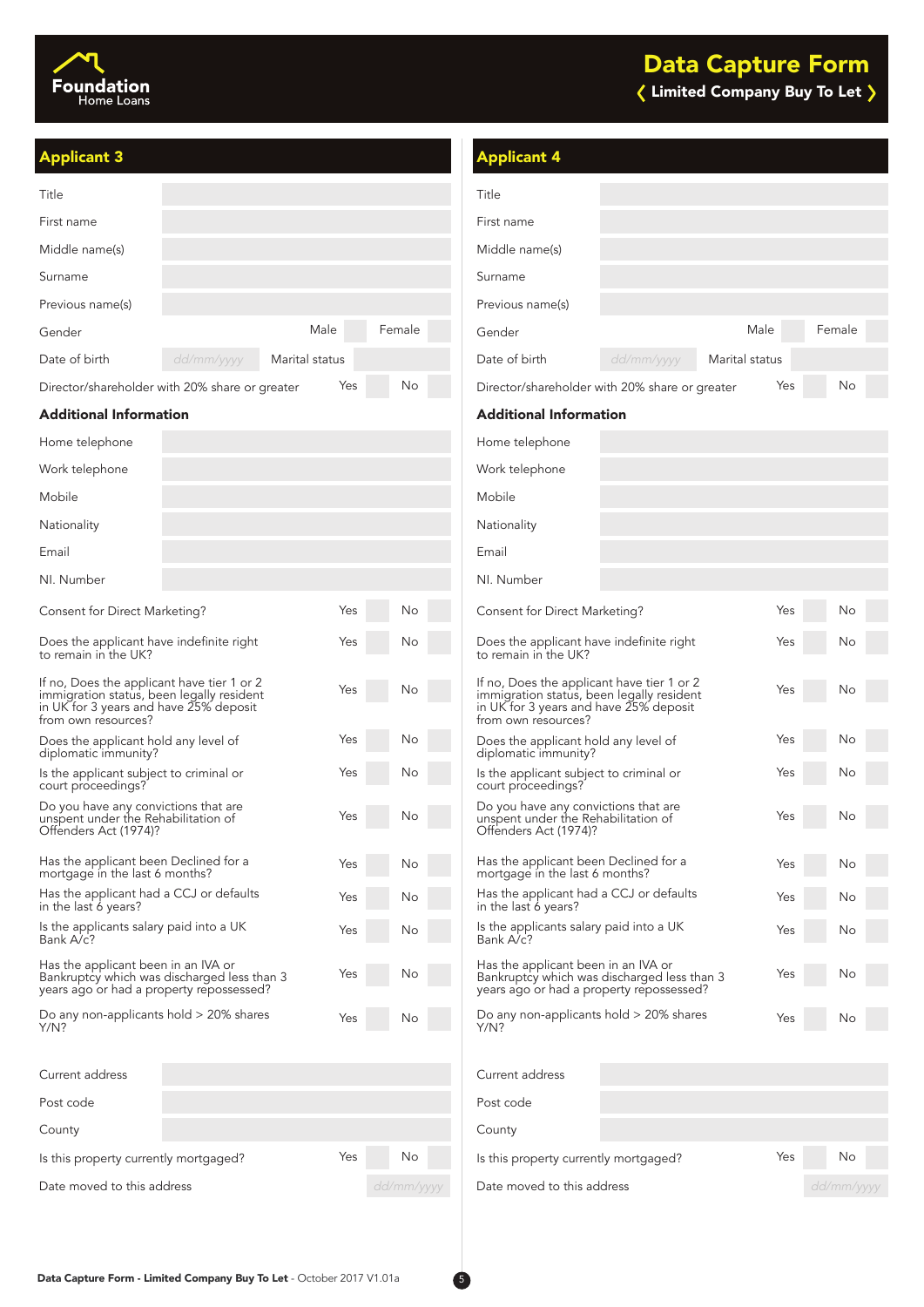

### Limited Company Buy To Let Data Capture Form

| Current address              |                             |           |                           |
|------------------------------|-----------------------------|-----------|---------------------------|
|                              |                             | Post code |                           |
| County                       | Date from dd/mm/yyyy        |           | Date to dd/mm/yyyy        |
| Previous address             |                             |           |                           |
|                              |                             | Post code |                           |
| County                       | <b>Date from</b> dd/mm/yyyy |           | <b>Date to</b> dd/mm/yyyy |
| Previous address             |                             |           |                           |
|                              |                             | Post code |                           |
| County                       | Date from dd/mm/yyyy        |           | Date to dd/mm/yyyy        |
|                              |                             |           |                           |
| <b>Personal Bank Details</b> |                             |           |                           |
| Bank name                    |                             |           |                           |

### **Applicant 3** Applicant 4

| Current address  |                      |                           |
|------------------|----------------------|---------------------------|
|                  |                      | Post code                 |
| County           | Date from dd/mm/yyyy | Date to dd/mm/yyyy        |
| Previous address |                      |                           |
|                  |                      | Post code                 |
| County           | Date from dd/mm/yyyy | Date to dd/mm/yyyy        |
| Previous address |                      |                           |
|                  |                      | Post code                 |
| County           | Date from dd/mm/yyyy | <b>Date to</b> dd/mm/yyyy |

### Account holder name **Account held for Years** Account holder name **Account holder Account held for** Years Bank name Account number Sort code Account number Sort code Account number Sort code Do you want to use personal account details for the Direct Debit? Yes No Do you want to use personal account details for Yes No Personal Bank Details

Do you want to use personal account details for the Direct Debit?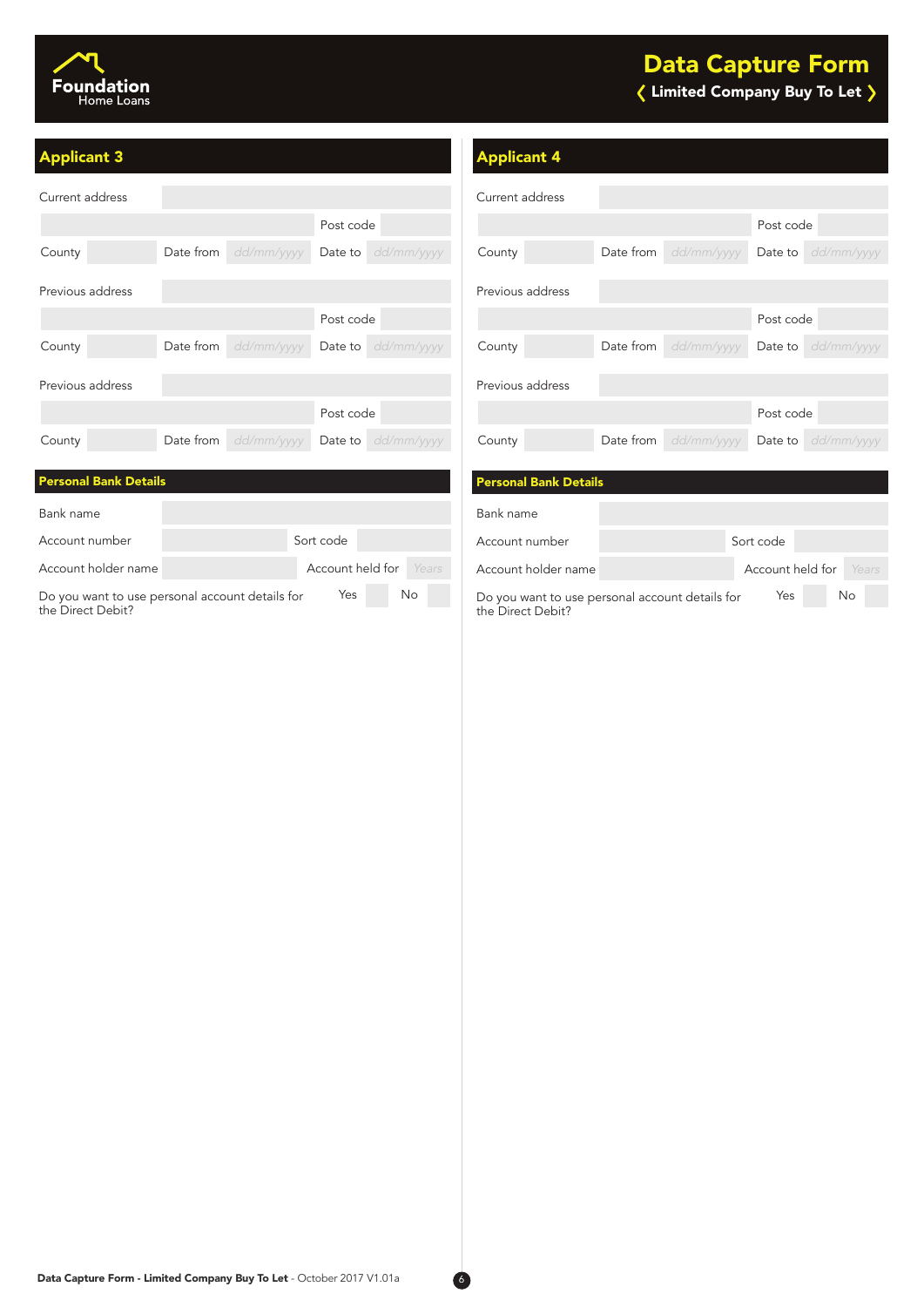

| Foundation |
|------------|
| Home Loans |

# Limited Company Buy To Let

| <b>Employment - Applicant 1</b>                           |               |                            |                 |            | <b>Employment - Applicant 2</b>                           |             |                      |                            |
|-----------------------------------------------------------|---------------|----------------------------|-----------------|------------|-----------------------------------------------------------|-------------|----------------------|----------------------------|
| <b>Employment status</b>                                  |               |                            | <b>Employed</b> | Tick       | <b>Employment status</b>                                  |             |                      | <b>Employed</b><br>Tick    |
| Occupation                                                |               |                            |                 |            | Occupation                                                |             |                      |                            |
| Date current employment commenced                         |               |                            |                 | dd/mm/yyyy | Date current employment commenced                         |             |                      | dd/mm/yyyy                 |
| Is the position permanent?                                |               | Yes                        |                 | No.        | Is the position permanent?                                |             | Yes                  | No                         |
| Annual basic gross salary                                 |               |                            |                 |            | Annual basic gross salary                                 |             |                      |                            |
| Employer's name                                           |               |                            |                 |            | Employer's name                                           |             |                      |                            |
| Telephone number                                          |               |                            |                 |            | Telephone number                                          |             |                      |                            |
| Percentage shareholding                                   |               |                            |                 |            | Percentage shareholding                                   |             |                      |                            |
| Building/House name                                       |               | Post code                  |                 |            | Building/House name                                       |             | Post code            |                            |
| Number                                                    | <b>Street</b> |                            |                 |            | Number                                                    | Street      |                      |                            |
| <b>District</b>                                           |               | Town                       |                 |            | District                                                  |             | Town                 |                            |
| County                                                    |               |                            |                 |            | County                                                    |             |                      |                            |
| <b>Employment status</b>                                  |               | <b>Self Employed</b>       |                 | Tick       | <b>Employment status</b>                                  |             | <b>Self Employed</b> | Tick                       |
| Name of business                                          |               |                            |                 |            | Name of business                                          |             |                      |                            |
| Nature of business                                        |               |                            |                 |            | Nature of business                                        |             |                      |                            |
| What is your shareholding?                                |               |                            |                 |            | What is your shareholding?                                |             |                      |                            |
| How long has this been owned by the applicant?            |               |                            |                 | Years      | How long has this been owned by the applicant?            |             |                      | Years                      |
| Date business started                                     |               |                            |                 | dd/mm/yyyy | Date business started                                     |             |                      | dd/mm/yyyy                 |
| On what basis does<br>applicant trade?                    | Sole Trader   | Partner                    | Ltd. Co.        |            | On what basis does<br>applicant trade?                    | Sole Trader | Partner              | Ltd. Co.                   |
| Limited company registration number                       |               |                            |                 |            | Limited company registration number                       |             |                      |                            |
| Financial year end                                        |               |                            |                 | dd/mm/yyyy | Financial year end                                        |             |                      | dd/mm/yyyy                 |
| Share of net profit                                       | Year only     | Tax Reference Number (UTR) |                 |            | Share of net profit                                       | Year only   |                      | Tax Reference Number (UTR) |
|                                                           |               |                            |                 |            |                                                           |             |                      |                            |
| (Including any remuneration)                              |               |                            |                 |            | (Including any remuneration)                              |             |                      |                            |
| Do you have an accountant?                                |               | Yes                        |                 | No         | Do you have an accountant?                                |             | Yes                  | No                         |
| Name                                                      |               |                            |                 |            | Name                                                      |             |                      |                            |
| Building/House name                                       |               | Post code                  |                 |            | Building/House name                                       |             | Post code            |                            |
| Number                                                    | Street        |                            |                 |            | Number                                                    | Street      |                      |                            |
| District                                                  |               | Town                       |                 |            | District                                                  |             | Town                 |                            |
| County                                                    |               |                            |                 |            | County                                                    |             |                      |                            |
| Telephone number                                          |               |                            |                 |            | Telephone number                                          |             |                      |                            |
| Qualifications                                            |               |                            |                 |            | Qualifications                                            |             |                      |                            |
| Property Tenure                                           | Chartered     | Certified                  | Other           |            | Property Tenure                                           | Chartered   | Certified            | Other                      |
| Does the applicant have income from any other<br>sources? |               | Yes                        |                 | No         | Does the applicant have income from any other<br>sources? |             | Yes                  | $\mathsf{No}$              |
| <b>If Yes</b>                                             |               |                            |                 |            | If Yes                                                    |             |                      |                            |
| Source                                                    |               |                            |                 |            | Source                                                    |             |                      |                            |
| Amount                                                    |               |                            |                 |            | Amount                                                    |             |                      |                            |
| Frequency                                                 |               |                            |                 |            | Frequency                                                 |             |                      |                            |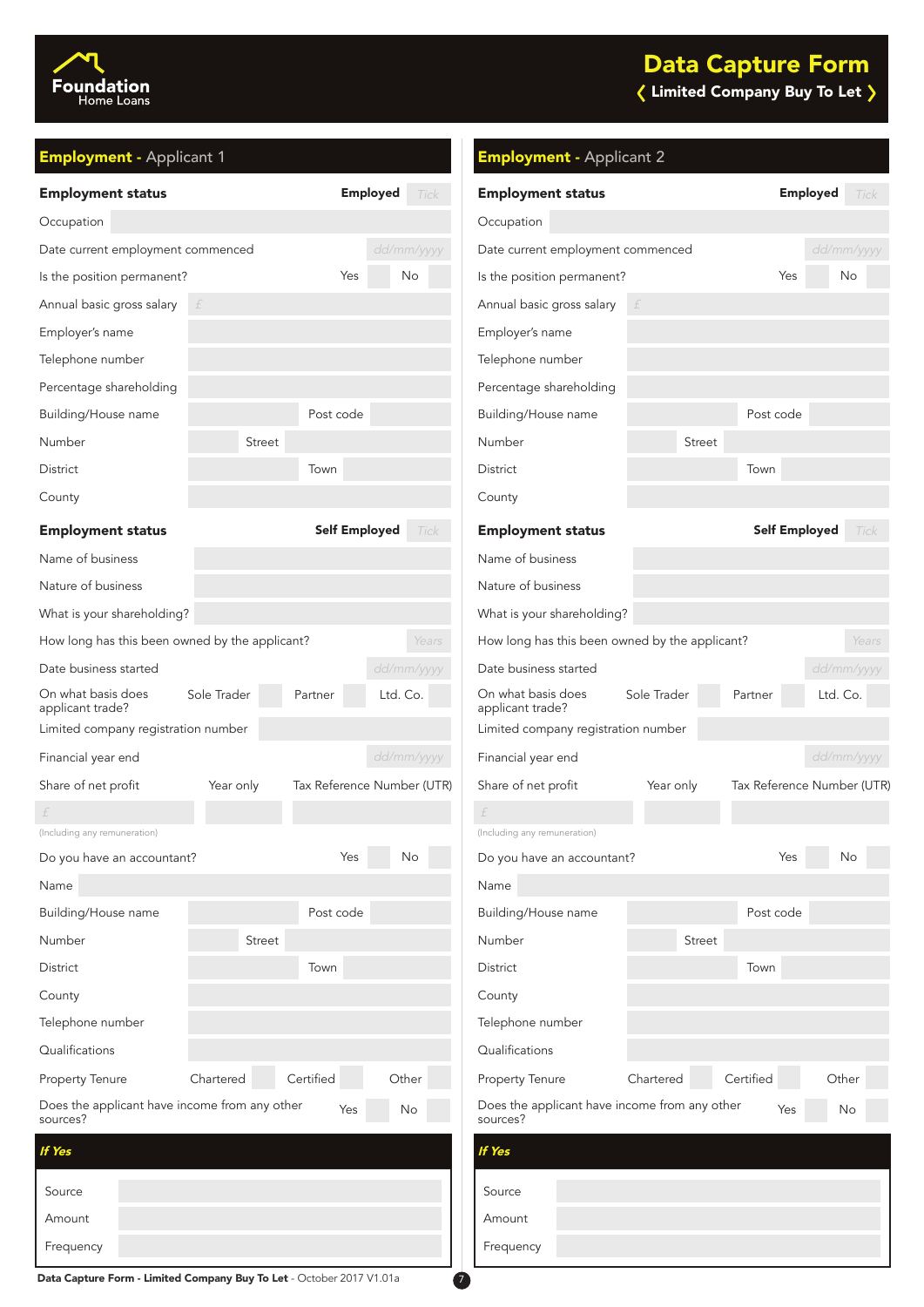

| Foundation |
|------------|
| Home Loans |

## Limited Company Buy To Let

| <b>Employment - Applicant 3</b>                           |                        |                              | <b>Employment - Applicant 4</b>                           |               |                      |                            |
|-----------------------------------------------------------|------------------------|------------------------------|-----------------------------------------------------------|---------------|----------------------|----------------------------|
| <b>Employment status</b>                                  |                        | <b>Employed</b><br>Tick      | <b>Employment status</b>                                  |               |                      | <b>Employed</b><br>Tick    |
| Occupation                                                |                        |                              | Occupation                                                |               |                      |                            |
| Date current employment commenced                         |                        | dd/mm/yyyy                   | Date current employment commenced                         |               |                      | dd/mm/yyyy                 |
| Is the position permanent?                                |                        | Yes<br>No                    | Is the position permanent?                                |               | Yes                  | No                         |
| Annual basic gross salary                                 | £                      |                              | Annual basic gross salary                                 |               |                      |                            |
| Employer's name                                           |                        |                              | Employer's name                                           |               |                      |                            |
| Telephone number                                          |                        |                              | Telephone number                                          |               |                      |                            |
| Percentage shareholding                                   |                        |                              | Percentage shareholding                                   |               |                      |                            |
| Building/House name                                       | Post code              |                              | Building/House name                                       |               | Post code            |                            |
| Number                                                    | <b>Street</b>          |                              | Number                                                    | <b>Street</b> |                      |                            |
| District                                                  | Town                   |                              | District                                                  |               | Town                 |                            |
| County                                                    |                        |                              | County                                                    |               |                      |                            |
| <b>Employment status</b>                                  |                        | <b>Self Employed</b><br>Tick | <b>Employment status</b>                                  |               | <b>Self Employed</b> | Tick                       |
| Name of business                                          |                        |                              | Name of business                                          |               |                      |                            |
| Nature of business                                        |                        |                              | Nature of business                                        |               |                      |                            |
| What is your shareholding?                                |                        |                              | What is your shareholding?                                |               |                      |                            |
| How long has this been owned by the applicant?            |                        | Years                        | How long has this been owned by the applicant?            |               |                      | Years                      |
| Date business started                                     |                        | dd/mm/yyyy                   | Date business started                                     |               |                      | dd/mm/yyyy                 |
| On what basis does<br>applicant trade?                    | Sole Trader<br>Partner | Ltd. Co.                     | On what basis does<br>applicant trade?                    | Sole Trader   | Partner              | Ltd. Co.                   |
| Limited company registration number                       |                        |                              | Limited company registration number                       |               |                      |                            |
| Financial year end                                        |                        | dd/mm/yyyy                   | Financial year end                                        |               |                      | dd/mm/yyyy                 |
| Share of net profit                                       | Year only              | Tax Reference Number (UTR)   | Share of net profit                                       | Year only     |                      | Tax Reference Number (UTR) |
|                                                           |                        |                              |                                                           |               |                      |                            |
| (Including any remuneration)                              |                        |                              | (Including any remuneration)                              |               |                      |                            |
| Do you have an accountant?                                |                        | Yes<br>No                    | Do you have an accountant?                                |               | Yes                  | No                         |
| Name                                                      |                        |                              | Name                                                      |               |                      |                            |
| Building/House name                                       | Post code              |                              | Building/House name                                       |               | Post code            |                            |
| Number                                                    | <b>Street</b>          |                              | Number                                                    | <b>Street</b> |                      |                            |
| District                                                  | Town                   |                              | District                                                  |               | Town                 |                            |
| County                                                    |                        |                              | County                                                    |               |                      |                            |
| Telephone number                                          |                        |                              | Telephone number                                          |               |                      |                            |
| Qualifications                                            |                        |                              | Qualifications                                            |               |                      |                            |
| Property Tenure                                           | Certified<br>Chartered | Other                        | Property Tenure                                           | Chartered     | Certified            | Other                      |
| Does the applicant have income from any other<br>sources? |                        | Yes<br>No                    | Does the applicant have income from any other<br>sources? |               | Yes                  | No                         |
| <b>If Yes</b>                                             |                        |                              | If Yes                                                    |               |                      |                            |
| Source                                                    |                        |                              | Source                                                    |               |                      |                            |
| Amount                                                    |                        |                              | Amount                                                    |               |                      |                            |
| Frequency                                                 |                        |                              | Frequency                                                 |               |                      |                            |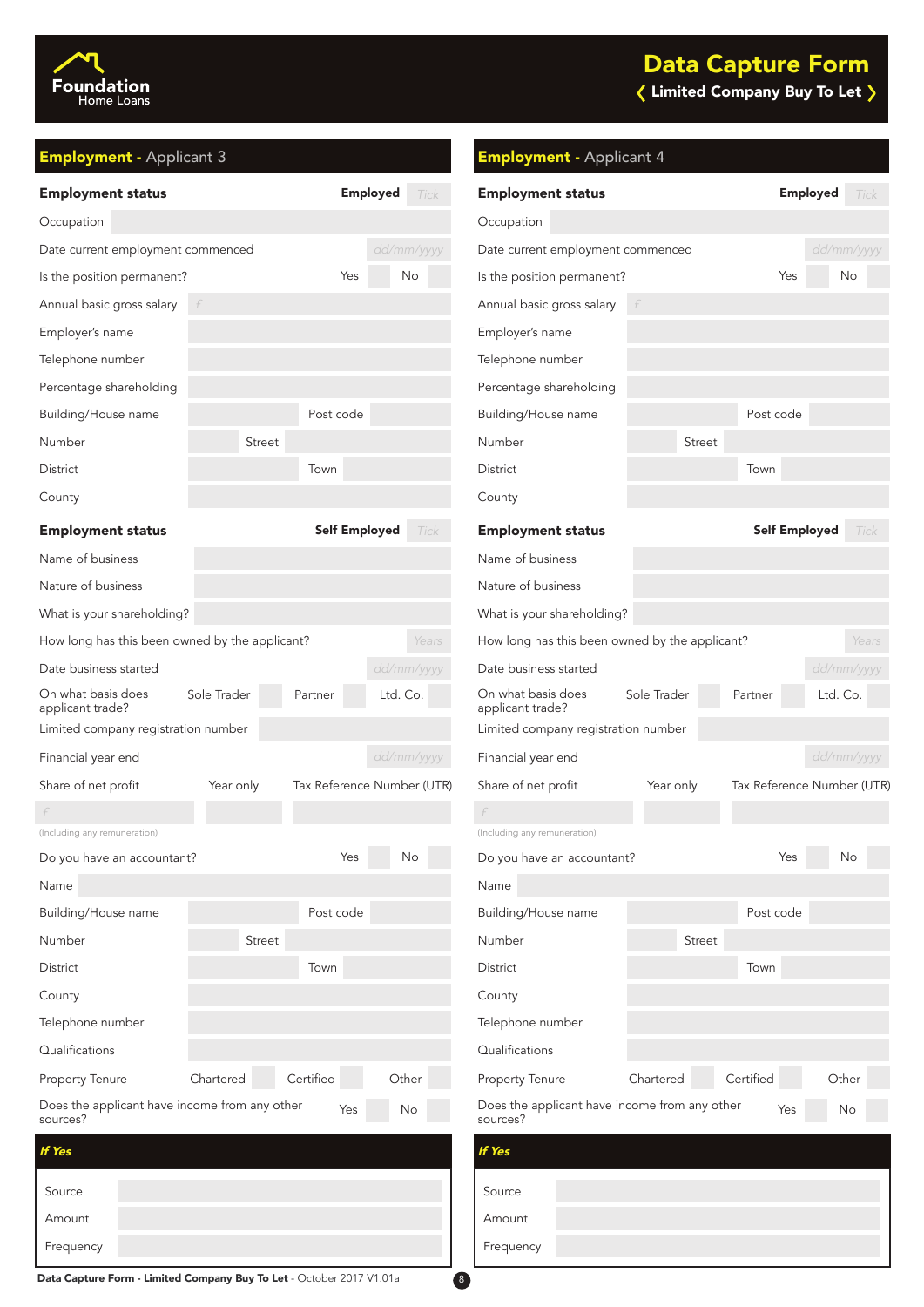

### $\langle$  Limited Company Buy To Let  $\rangle$ Data Capture Form

| <b>Mortgage</b>                                                                        |                                    |     |            |  |
|----------------------------------------------------------------------------------------|------------------------------------|-----|------------|--|
| Product                                                                                |                                    |     |            |  |
| Purchase price or estimated value                                                      | f                                  |     |            |  |
| Mortgage type                                                                          | Purchase                           |     | Remortgage |  |
| Fee payment options                                                                    | Capitalise                         |     | Deduct     |  |
| <b>If Purchase</b>                                                                     |                                    |     |            |  |
| Is Applicant 1 a First Time Buyer?                                                     |                                    | Yes | No         |  |
| Source of deposit                                                                      |                                    |     |            |  |
| Cash assets                                                                            | Developer deposit                  |     |            |  |
| Directors Ioan                                                                         | <b>Dividends</b>                   |     |            |  |
| Equity in security property                                                            | Inter-company loan                 |     |            |  |
| Loan                                                                                   | Sale or remortgage of other assets |     |            |  |
| Shareholders funds                                                                     | Combination of above               |     |            |  |
| Other                                                                                  |                                    |     |            |  |
| Is the applicant in receipt of any discount,<br>incentives, builder or vendor deposit? |                                    | Yes | Νo         |  |
| Amount                                                                                 |                                    | f   |            |  |
| Please provide full details                                                            |                                    |     |            |  |
|                                                                                        |                                    |     |            |  |
| Related to vendor?                                                                     |                                    | Yes | Νo         |  |

### If Remortgage

| Is this currently a Buy to Let?                               | Yes | No         |
|---------------------------------------------------------------|-----|------------|
| Original date of purchase                                     |     | dd/mm/yyyy |
| Original purchase price                                       | f   |            |
| Purpose of any additional borrowing                           |     |            |
|                                                               |     |            |
|                                                               |     |            |
| Is the property unencumbered                                  | Yes | No         |
| Are all applicants benefiting from the<br>money being raised? | Yes | No         |

### If No

| Current monthly payment    |            |
|----------------------------|------------|
| Outstanding balance        |            |
| Current lender details     |            |
| Date this mortgage started | dd/mm/yyyy |

### Repayment option

| Interest only                                                   |  |  |                        |    |  |  |  |
|-----------------------------------------------------------------|--|--|------------------------|----|--|--|--|
| Repayment vehicle                                               |  |  |                        |    |  |  |  |
| Endowment policies                                              |  |  | Equity                 |    |  |  |  |
| Lump sum overpayments                                           |  |  | Pensions               |    |  |  |  |
| Regular savings and investments                                 |  |  | Sale of other property |    |  |  |  |
| Sale of security property                                       |  |  | Stock and shares ISA   |    |  |  |  |
| Other                                                           |  |  |                        |    |  |  |  |
| If other Please give details                                    |  |  |                        |    |  |  |  |
| Capital repayment                                               |  |  |                        |    |  |  |  |
| Term required (in years)                                        |  |  |                        |    |  |  |  |
| Estimated or current monthly rental $\mathbf{f}$                |  |  |                        |    |  |  |  |
| Part & Part                                                     |  |  |                        |    |  |  |  |
| <b>No</b><br>Yes<br>Is primary applicant a First Time Landlord? |  |  |                        |    |  |  |  |
| Yes<br>Is primary applicant an owner occupier?                  |  |  |                        | No |  |  |  |

### Direct Debit Details

Name of account holder

| Account number                             | Sort code |  |
|--------------------------------------------|-----------|--|
| Name and address off bank/building society |           |  |

| <b>Property</b>                                                                    |  |        |                       |     |           |  |
|------------------------------------------------------------------------------------|--|--------|-----------------------|-----|-----------|--|
| Post code                                                                          |  |        | Building / House name |     |           |  |
| Number                                                                             |  | Street |                       |     |           |  |
| <b>District</b>                                                                    |  |        |                       |     |           |  |
| Town                                                                               |  |        |                       |     |           |  |
| County                                                                             |  |        |                       |     |           |  |
| Property location                                                                  |  |        | England               |     | Wales     |  |
| Property type                                                                      |  |        |                       |     |           |  |
| Occupancy type                                                                     |  |        |                       |     |           |  |
| Is there a garage?                                                                 |  |        |                       | Yes | <b>No</b> |  |
| Is there a parking space?                                                          |  |        |                       | Yes | No        |  |
| Grade 1 listed property?                                                           |  |        |                       | Yes | <b>No</b> |  |
| Number of bedrooms                                                                 |  |        |                       |     |           |  |
| Year built                                                                         |  |        |                       |     | уууу      |  |
| If date of construction is less than 10<br>years, is a suitable warranty in place? |  |        | Yes                   | No  |           |  |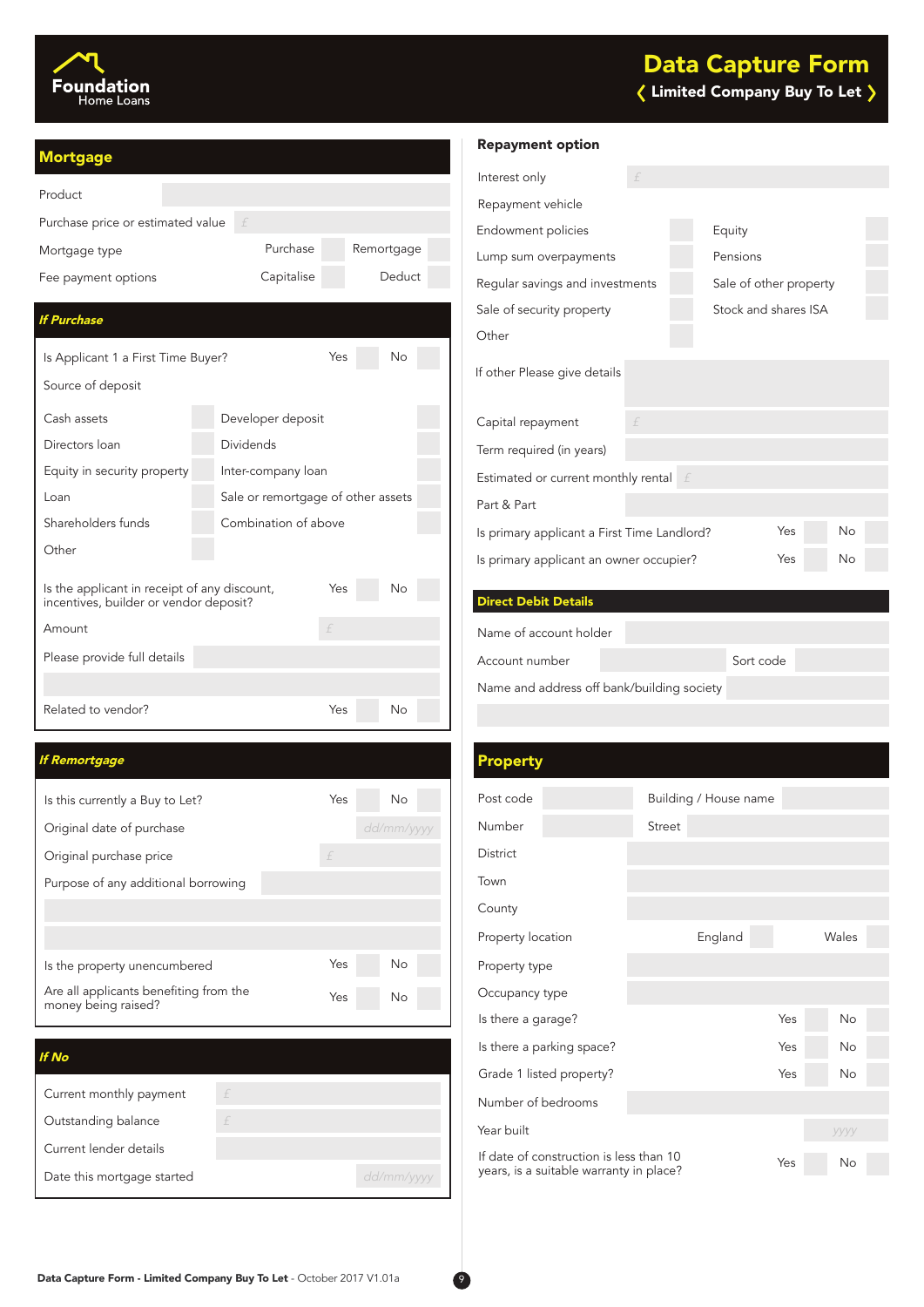

### Data Capture Form

### $\langle$  Limited Company Buy To Let  $\rangle$

| If single household or short term let                                                                                                 | Is the property a basement flat?                                                                                                    | Yes<br>No             |
|---------------------------------------------------------------------------------------------------------------------------------------|-------------------------------------------------------------------------------------------------------------------------------------|-----------------------|
| Does the property have two or more kitchens?<br>Yes<br>No                                                                             | If the property is a basement flat; is the<br>property in London, greater than 30sqm in size<br>and have a natural source of light? | Yes<br>No             |
| If short term let                                                                                                                     | Property Tenure                                                                                                                     | Freehold<br>Leasehold |
| Is the property suitable for occupancy under<br>Yes<br>No                                                                             | Unexpired lease term in years                                                                                                       |                       |
| an AST?                                                                                                                               | Has the property ever been owned by a local<br>authority, the MoD or a housing association?                                         | Yes<br>No             |
| <b>If Multi Unit</b>                                                                                                                  | If Yes (Please give details - including the percentage of<br>owner occupation in the building/development)                          |                       |
| Number of self-contained units                                                                                                        |                                                                                                                                     |                       |
| Description of units                                                                                                                  |                                                                                                                                     |                       |
|                                                                                                                                       |                                                                                                                                     |                       |
| Maximum no. of permitted occupiers                                                                                                    |                                                                                                                                     |                       |
|                                                                                                                                       |                                                                                                                                     |                       |
| <b>If Multi Unit or HMO</b>                                                                                                           |                                                                                                                                     |                       |
| Is the property currently occupied as a single<br>Yes<br>No                                                                           | If yes, is there externally shared open balcony<br>access                                                                           | Yes<br>No             |
| dwelling?<br>Max number of permitted occupants                                                                                        | Is the property above, adjoining or adjacent to<br>commercial premises?                                                             | Yes<br>No             |
|                                                                                                                                       |                                                                                                                                     |                       |
| <b>If Flat</b>                                                                                                                        | If Yes (Please give details)                                                                                                        |                       |
| No. of floors in block<br>Studio<br>Yes<br>No                                                                                         |                                                                                                                                     |                       |
| No. of flats in block<br>What floor is the flat on?                                                                                   |                                                                                                                                     |                       |
| Purpose Built<br>Property Type<br>Converted                                                                                           |                                                                                                                                     |                       |
| Is there a lift?<br>Yes<br>No                                                                                                         |                                                                                                                                     |                       |
| If Studio, is the Studio flat greater than 30sqm<br>in size and have separate bathroom and a<br>Yes<br>No<br>natural source of light? |                                                                                                                                     |                       |
| Is the property of standard construction?<br>Yes<br>No                                                                                | If yes, is the property above or adjacent to a                                                                                      | Yes<br>No             |
| If No (Please specify type of construction)                                                                                           | commercial food outlet?<br>Does the applicant own any land or access                                                                | Yes<br>No             |
|                                                                                                                                       | roads adjacent to the property?                                                                                                     |                       |
|                                                                                                                                       | If Yes to any of the above (Please give details)                                                                                    |                       |
|                                                                                                                                       |                                                                                                                                     |                       |
|                                                                                                                                       |                                                                                                                                     |                       |
|                                                                                                                                       |                                                                                                                                     |                       |
|                                                                                                                                       |                                                                                                                                     |                       |
|                                                                                                                                       |                                                                                                                                     |                       |
|                                                                                                                                       |                                                                                                                                     |                       |
|                                                                                                                                       |                                                                                                                                     |                       |
|                                                                                                                                       |                                                                                                                                     |                       |